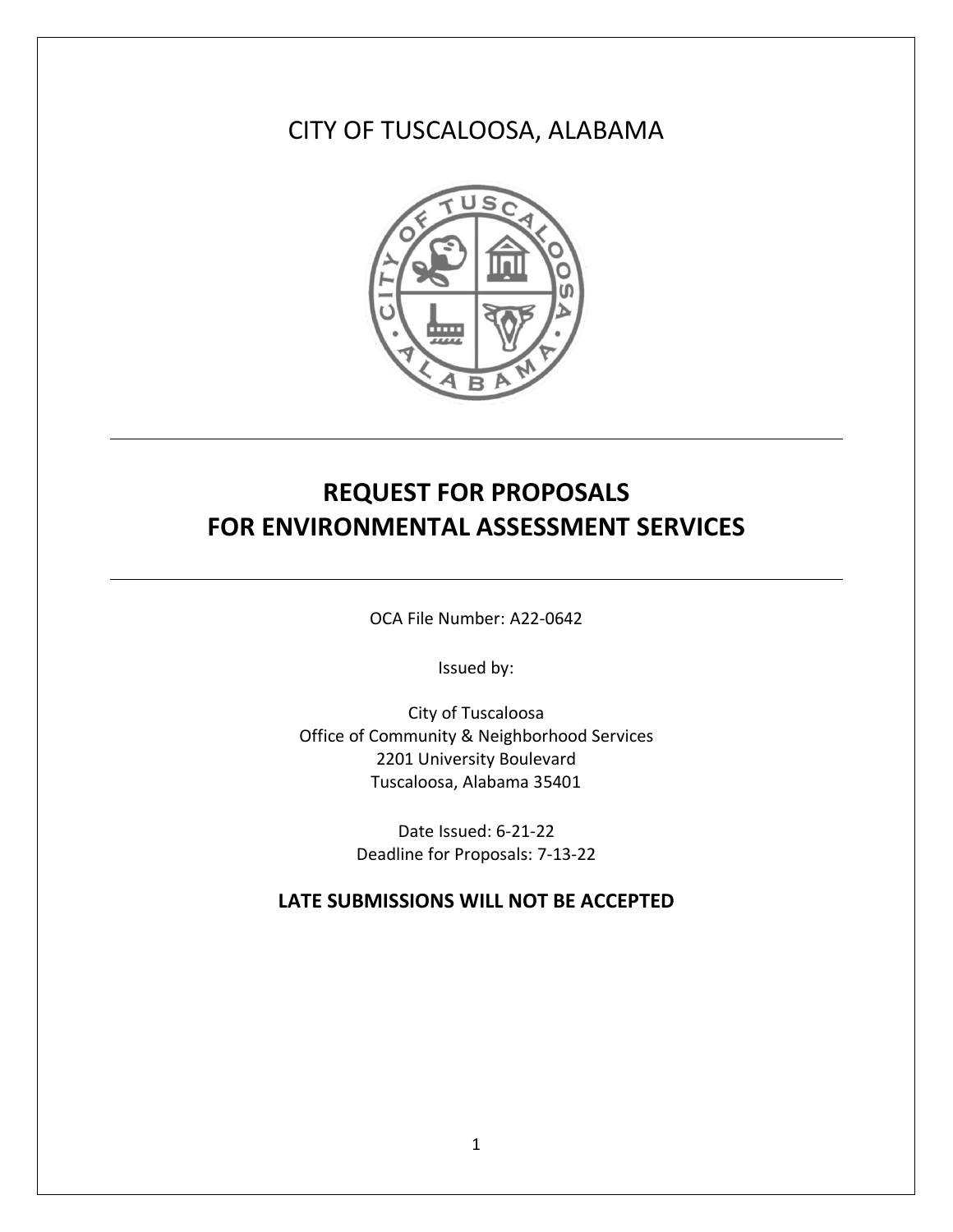## **CONTENTS**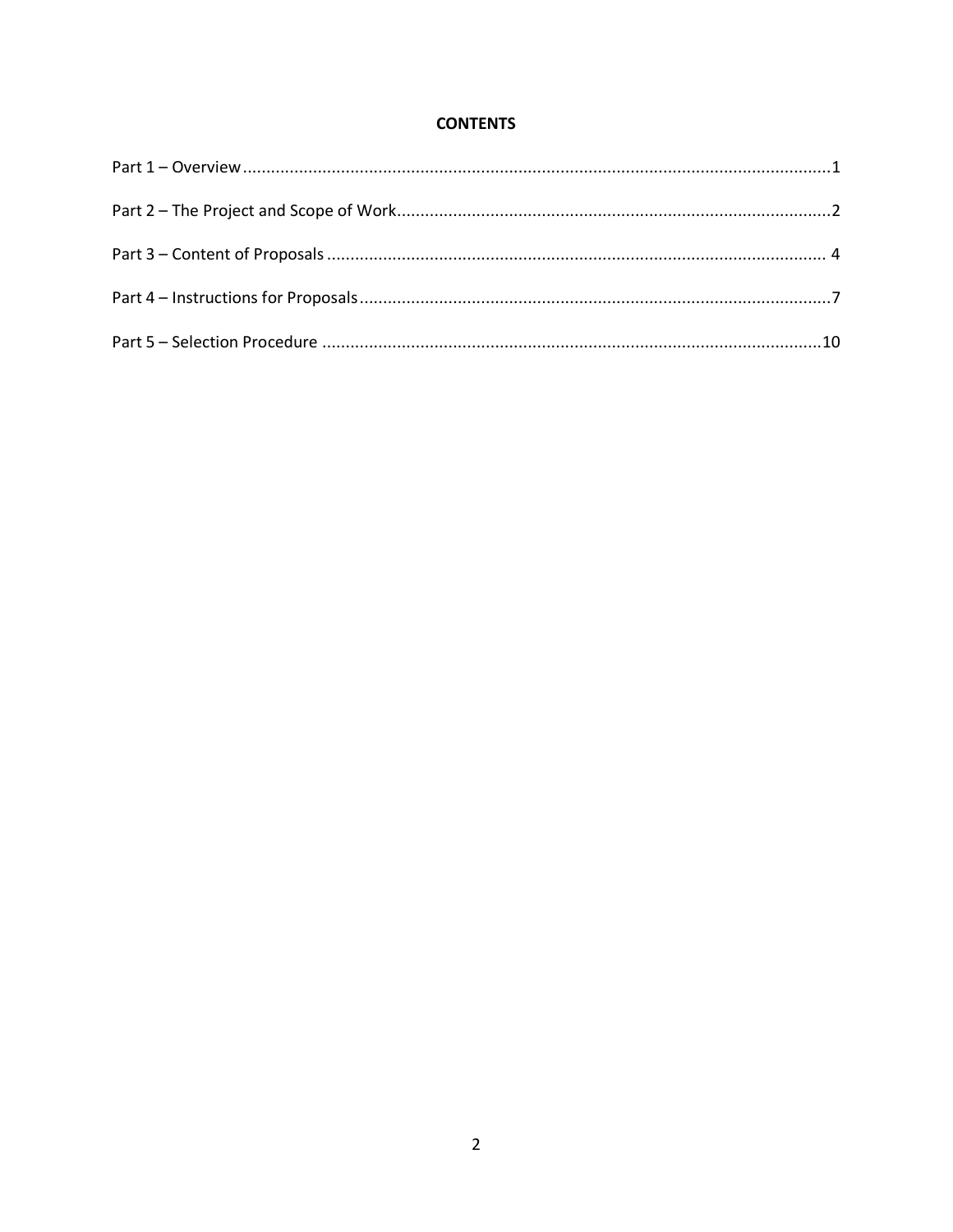#### **PART 1 – OVERVIEW**

The City of Tuscaloosa is requesting proposals from qualified firms to provide environmental assessments to the City's Office of Community & Neighborhood Services. Part 2 of this RFP provides a general description and abbreviated scope of work for the project.

This is a procurement of professional services, and will be conducted in a manner to provide full and open competition. A Selection Committee will review all proposals, and will rank firms based on criteria identified in Part 5. The criteria may include, but is not limited to, the proposal, firm qualifications, references, interviews, and other relevant information. Upon selection by the Selection Committee, the City will enter into negotiations with the successful Respondent. Pending successful negotiations, the successful Respondent will enter into a Contract for professional services with the City.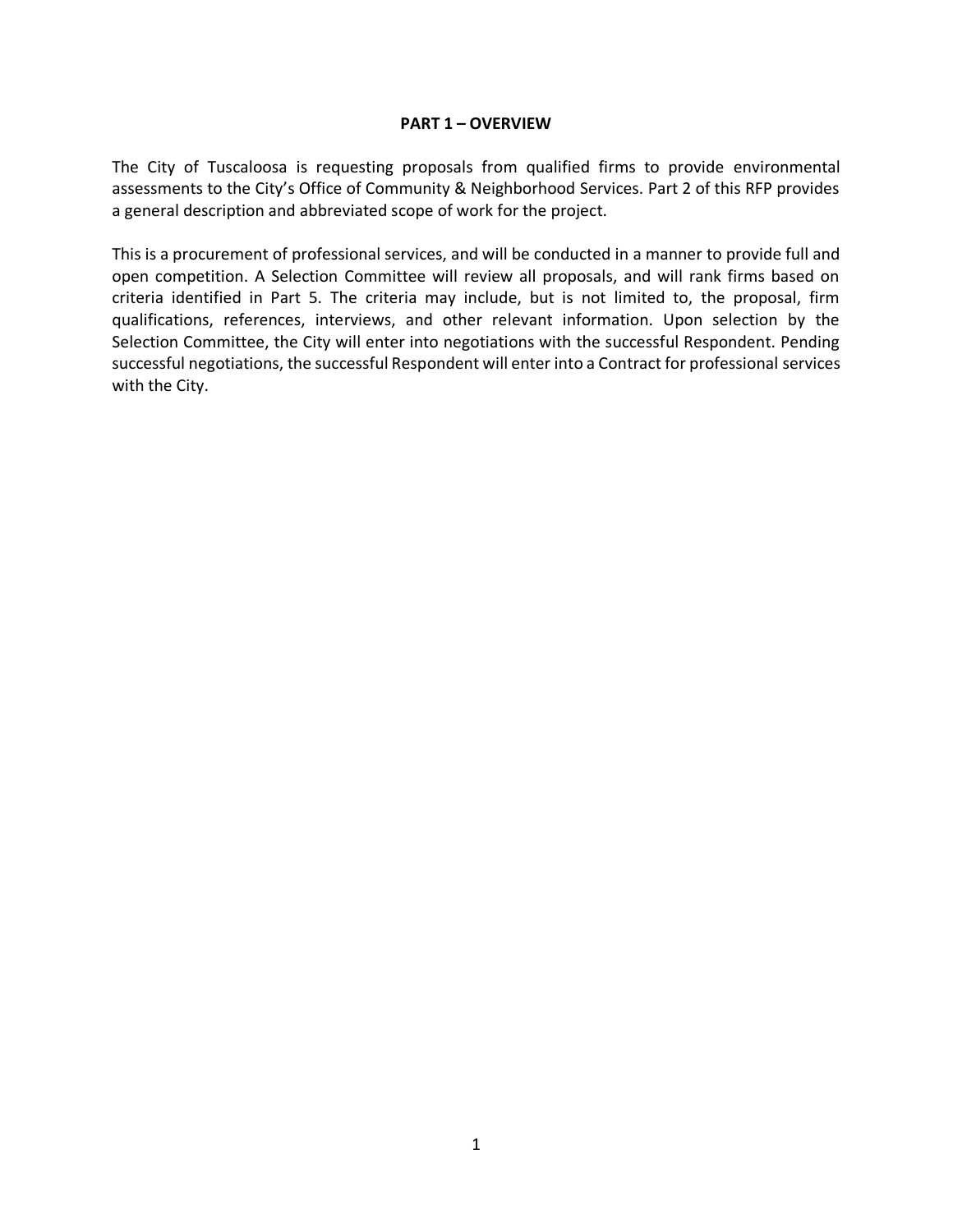#### **PART 2 – THE PROJECT AND SCOPE OF WORK**

The City of Tuscaloosa seeks the services of an environmental assessment firm that has the knowledge, experience and expertise to perform the services as requested.

The firm must be able to perform the following types of services upon request from the City:

- 1. On an as needed, as requested basis, conduct Environmental Assessments in a timely manner and in accordance with HUD regulations including 24 CFR 58, determine which activities will require one of the following levels of review and perform the same:
	- a. Emergency Declaration per 24 CFR 58.33 (CENST Format)
	- b. Exempt/CENST Format per 24 CFR 58.34 & 58.35(b) with supporting documentation as to exemption
	- c. CENST Format (Categorically Excluded) per 24 CFR 58.35(a)
	- d. Environmental Assessment (Phase 1) per 24 CFR 58.36
	- e. Environmental Impact Statement per 24 CFR 58.37
- 2. On an as needed, as requested basis, conduct lead, mold, and asbestos risk assessments in a timely manner and in accordance with HUD regulations including 24 CFR 35, U.S. Occupational Safety and Health Administration: 29 CFR 1926, 29 CFR 2010, U.S. Environmental Protection Agency (EPA): 40 CFR 745, National Emissions Standards for Hazardous Air Pollutants (NESHAP),State regulations, Local regulations determine which activities will require hazard controls and/or abatement activities and perform the same.

The firm must comply with all applicable state, local, and federal regulations related to the services provided to the City. The City reserves the right, subject to negotiation and agreement, in writing, with the selected firm, to either expand or limit the scope of services as needed.

- 1. The selected firm will be required to have sufficient personnel to complete the tasks required by this scope of services. The selected firm will complete the required tasks in a timely and efficient manner. The selected firm would be expected to enter into a contract for services based upon the negotiated fee structure.
- 2. Basic Hazard Reduction Services. The essential function of the Hazard Reduction services are to identify conditions that may result in adverse human health effects from the following sources: deteriorated asbestos surfaces, presence of mold, deteriorated lead-based paint (LBP), interior dust-lead hazards, soil lead hazards, chewable surfaces, friction surfaces and impact surfaces, as defined by HUD and EPA; 2) to test surfaces and paint on surfaces that will be disturbed during the renovation and identify all hazards with sufficient detail to permit replication of sampling and/or testing effort, sketches or drawings of property with floor plan detailing all sample locations. Provide all necessary facilities, materials, supplies, equipment, supervision, and personnel and other items and services to perform the hazard evaluation services as defined in this RFP. These services must be in accordance with applicable work practice standards of the state (or EPA, if applicable) where the services are provided. When more than one regulatory provision applies to a condition or activity, the most stringent shall be used. The City reserves the right to request clarifications and revisions by the risk assessor,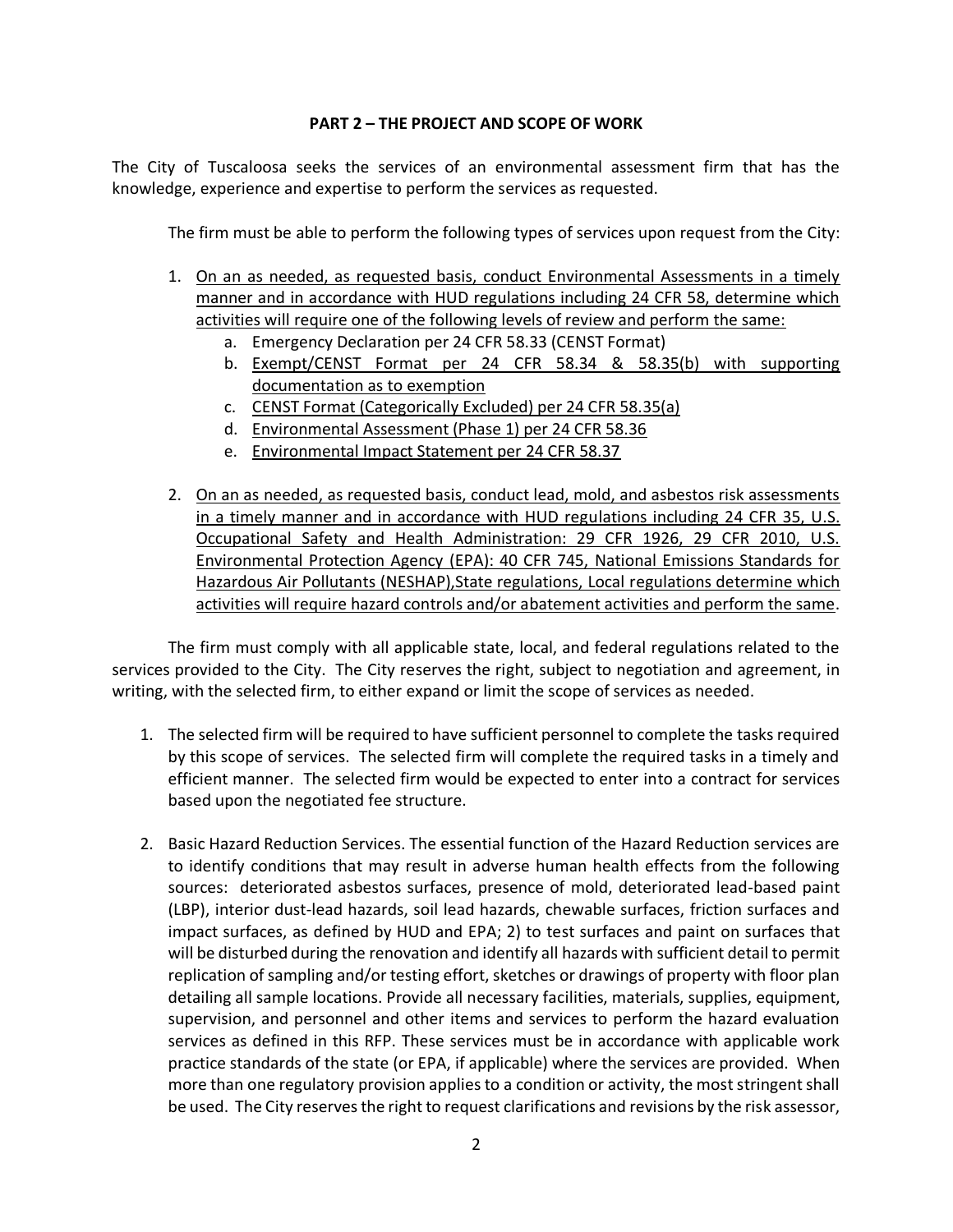at no additional cost to the City. Applicable regulations are those that are in force when and where the lead evaluation is conducted, including, but not limited to:

U.S. Department of Housing and Urban Development (HUD): 24 CFR 35 U.S. Occupational Safety and Health Administration: 29 CFR 1926 and 29 CFR 2010 U.S. Environmental Protection Agency (EPA): 40 CFR 745 National Emissions Standards for Hazardous Air Pollutants State regulations Local regulations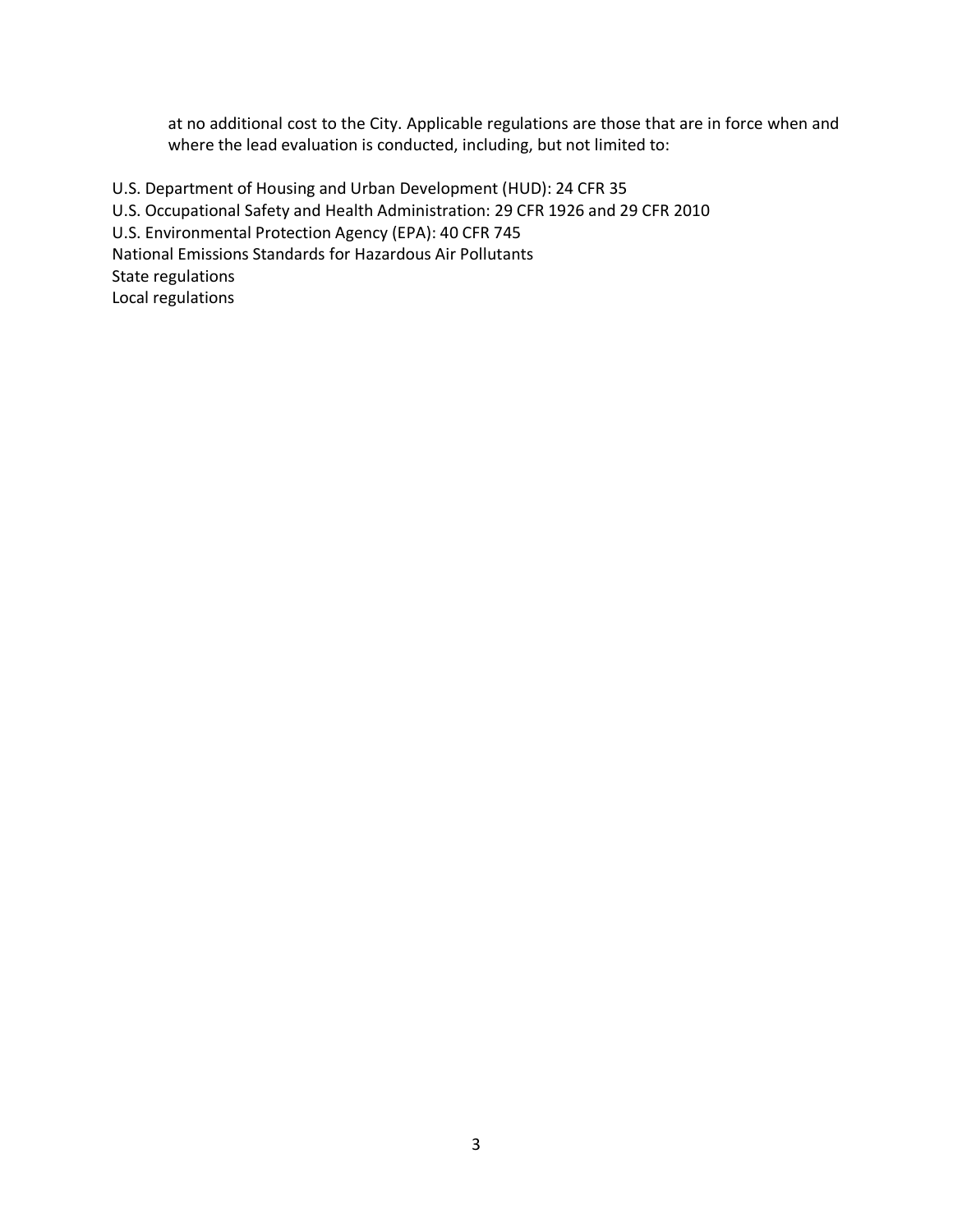#### **PART 3 – CONTENT OF PROPOSALS**

In order to facilitate the Selection Committee's evaluation, each proposal should include the following content, in the following order:

- Licensing and Professional Standing
- Conflicts of Interest
- Background Information
- Firm Experience
- Project Understanding and Approach
- Project Team
- Quality Assurance and Quality Control

Each of these items is discussed in more detail in the following sections.

#### **3.1 Licensing and Professional Standing**

Please include a brief statement confirming that the Respondent is legally authorized to do business in Alabama and in the City of Tuscaloosa, and that all staff assigned to perform services for the project are licensed or certified to perform such services in Alabama.

In addition, please include a statement confirming that the Respondent is not presently debarred, suspended, proposed for debarment, declared ineligible, or voluntarily excluded from participation by any state or federal department or agency.

Finally, for the five year period preceding submission of the proposal, please identify (1) all contracts terminated (in whole or in part) by clients for convenience or default, including contract value, description of work, project owner, contract number, and name and telephone number for a representative of the project owner; (2) all claims made against the Respondent arising out of the Respondent's professional services; and (3) all litigation (including any arbitration or mediation proceedings) to which the Respondent has been a party.<sup>1</sup> If no contracts have been terminated, or if the Respondent has not been a party to any claims or litigation, please include a statement to that effect.

#### **3.2 Conflicts of Interest**

 $1$  The disclosure of terminated contracts, claims, or litigation will not automatically disqualify a Respondent from consideration. The Selection Committee will review any matter disclosed, and make an independent determination as to whether the matter should disqualify the Respondent from consideration.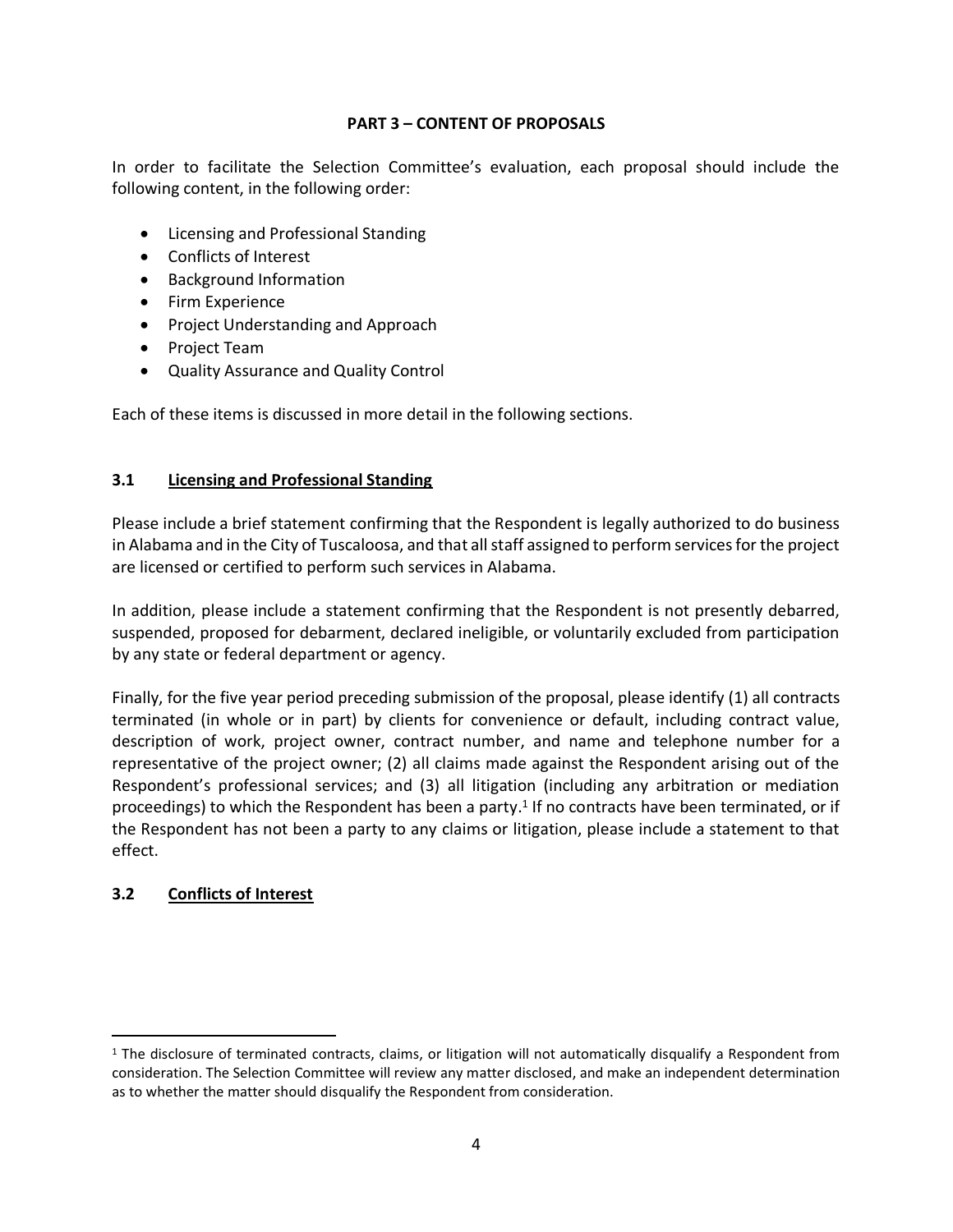Please identify all actual or potential conflicts of interest that would prevent the Respondent from entering into a professional relationship with the City generally, or for this project specifically.<sup>2</sup> If no such conflicts exist, please include a statement to that effect.

## **3.3 Background Information**

The background information should describe in general the Respondent's history and its experience in providing environmental assessment services for government agencies, not for profit corporations and others. It should also describe the Respondent's size, and identify key ownership and management personnel. If the Respondent is a minority-owned or woman-owned business, please include a statement to that effect.

The background information should also identify the location of the Respondent's home office or headquarters, and identify the location of the Respondent's office or offices where work and services for the City will be performed.

## **3.4 Firm Experience**

The proposal should identify at least three projects or studies which the Respondent has completed within the last five years, which the Respondent believes are similar to the proposed project, or otherwise relevant to the project or services to be performed. For each project identified, please provide the following information:

- Project title, owner, and location
- Client contact person, address, and phone number
- Respondent's project manager for the project
- Detailed description of the project and the services provided by the Respondent
- Year services were performed and date(s) of project construction
- Construction costs
- Respondent's fee for the project
- State whether the project was completed on time. If the project was not completed on time, please state how long the project extended beyond the scheduled completion date, and provide an explanation of why the project went beyond the scheduled completion date.

If the project description and abbreviated scope of work set out in Part 2 identifies this project as being funded in whole or in part by any federal or state grant program, please include projects the Respondent has completed which were funded under the same or substantially similar grant program.

## **3.5 Project Understanding and Approach**

<sup>&</sup>lt;sup>2</sup> The disclosure of actual or potential conflicts of interest will not automatically disqualify a Respondent from consideration. The Selection Committee will review any actual or potential conflicts, and make an independent determination as to whether the conflict should disqualify the Respondent from consideration.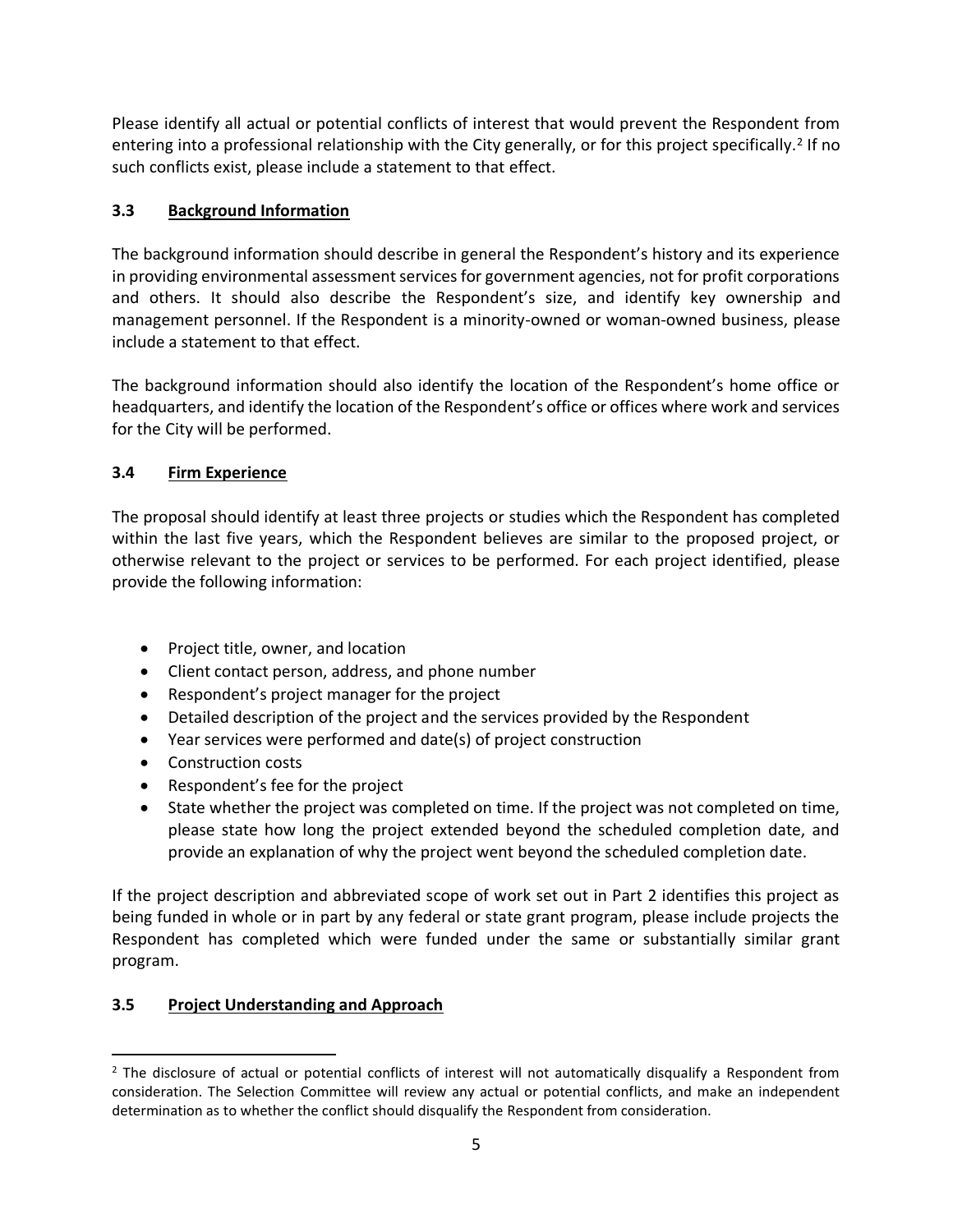The proposal should demonstrate the Respondent's understanding of the project, and describe the Respondent's proposed approach to the project and the activities to be accomplished. Please provide a proposed work plan which identifies project milestones (e.g., project elements, measures, and deliverables), and the Respondent's anticipated timeline for accomplishing each milestone.

## **3.6 Project Team**

Identify the project manager and key personnel who will be assigned to the project team. Describe the specific services that will be performed by the project team members, and how each team member's background, education, and experience relates to their assigned role. In addition, please address the project team's ability to perform the required work within the Respondent's proposed timeline, in light of their current and projected workload and assignments. Please provide resumes for all members of the proposed project team, and identify the location from which each of the team members will be working.

If the Respondent proposes to use subconsultants to perform any part of the work or services for the project, please provide the following information:

- The corporate or company name of each subconsultant, and names of the officer or principals of the subconsultant who will perform work on the project
- A description of each subconsultant's role, and the work or services to be performed
- A description of previous joint work between the Respondent and the subconsultant
- Particular experience of the subconsultant's key personnel, including past projects and resumes.
- If any proposed subconsultant is a minority-owned or woman-owned business, please include a statement to that effect.

## **3.7 Quality Assurance and Quality Control**

The proposal should describe how the responding Respondent will provide quality assurance ("QA") and quality control ("QC") for the project. Identify the individuals that will be involved in QA/QC services. If your firm has a structured QA/QC program, briefly describe the program and how it will be applied to the project.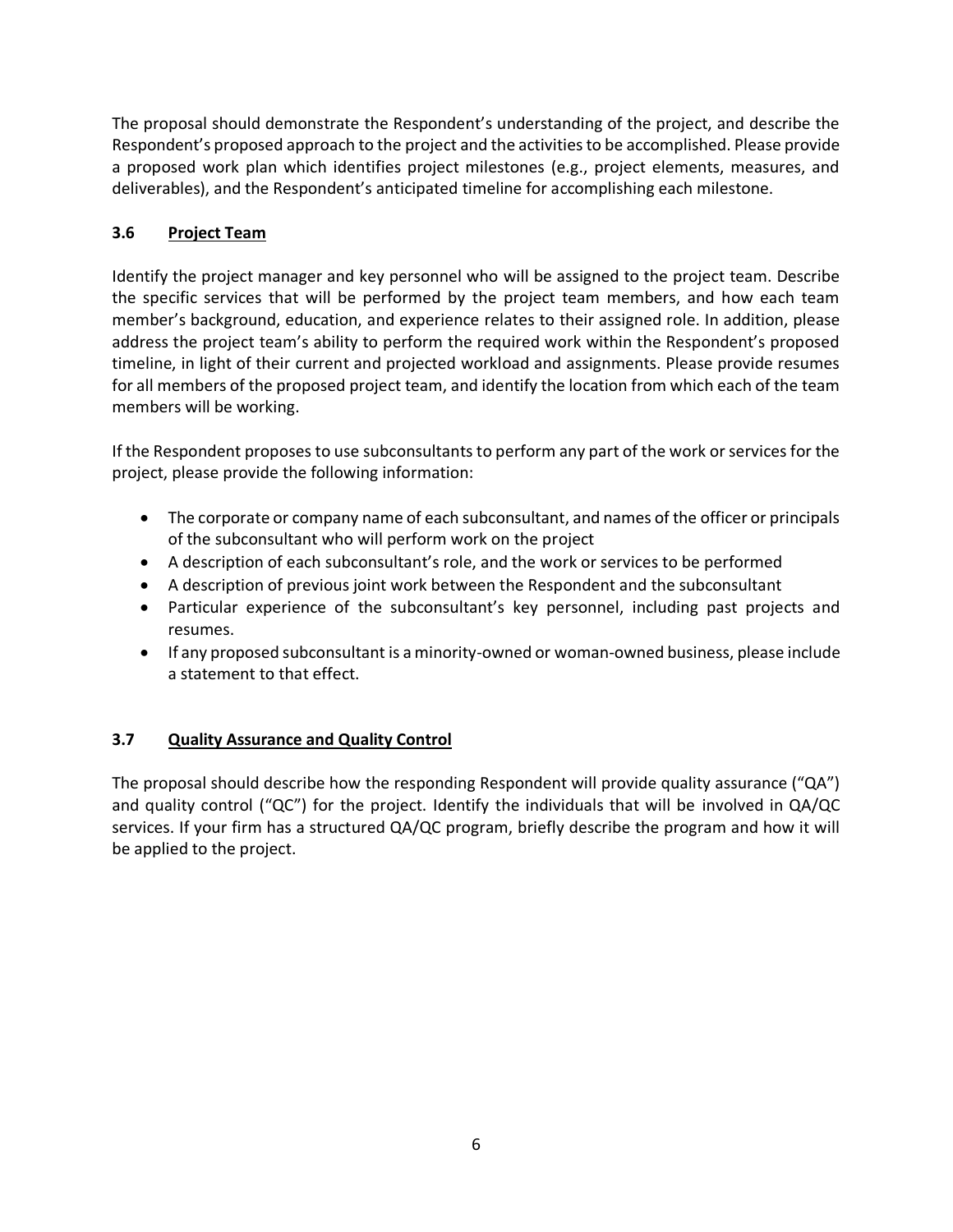#### **PART 4 – INSTRUCTIONS FOR PROPOSALS**

Before submitting a proposal, the Respondent should carefully review the entire RFP and be familiar with its contents. Submission of a proposal shall be considered evidence that the Respondent has fully studied the RFP and is familiar with the general conditions to be encountered in performing any services.

#### **4.1 Format of Proposals**

Proposals shall be 8.5" x 11" in size. General brochure type information is to be kept to a minimum, and the proposal shall be a maximum of 20 one-sided pages or 10 two-sided pages. Proposals may be written in either Times New Roman or Calibri font, and the font size must be 12-point or larger.

#### **4.2 Inquiries**

The City will accept inquiries on the contents and requirements of the RFP in electronic form only. Inquiries may only be submitted by email. Inquiries should be submitted to:

## **Margaret Desjarlais Office of Community & Neighborhood Services mdesjarlais@tuscaloosa.com**

Inquiries must be submitted at least seven (7) days before the deadline for submission of proposals. **For this RFP, the deadline for inquiries is July 6, 2022 at 5:00 Central Standard Time, after which time no further inquiries will be addressed by the City.**

If the City chooses to respond to an inquiry, the City will do so in writing, in the form of an addendum to this RFP. The addendum will be sent to all recipients of the RFP, and will be posted to the City's website at [www.tuscaloosa.com/bids.](http://www.tuscaloosa.com/bids)

Each addendum issued by the City shall become part of this RFP and proposals shall include any work or requirements described in the addendum. No addendum will be issued or posted less than 72 hours before the deadline for submission of proposals.

#### **4.3 Submission of Proposals**

**Proposals must be received by the City by 5:00 Central Standard Time on July 13, 2022.** Late proposals will not be accepted or reviewed. It is the Respondent's responsibility to ensure that the proposal is submitted and received within the time required by this RFP. The City is not responsible for delayed or late deliveries due to mailing or delivery service.

Proposals should be clearly labeled with the OCA file number:

**OCA File Number: A22-0642**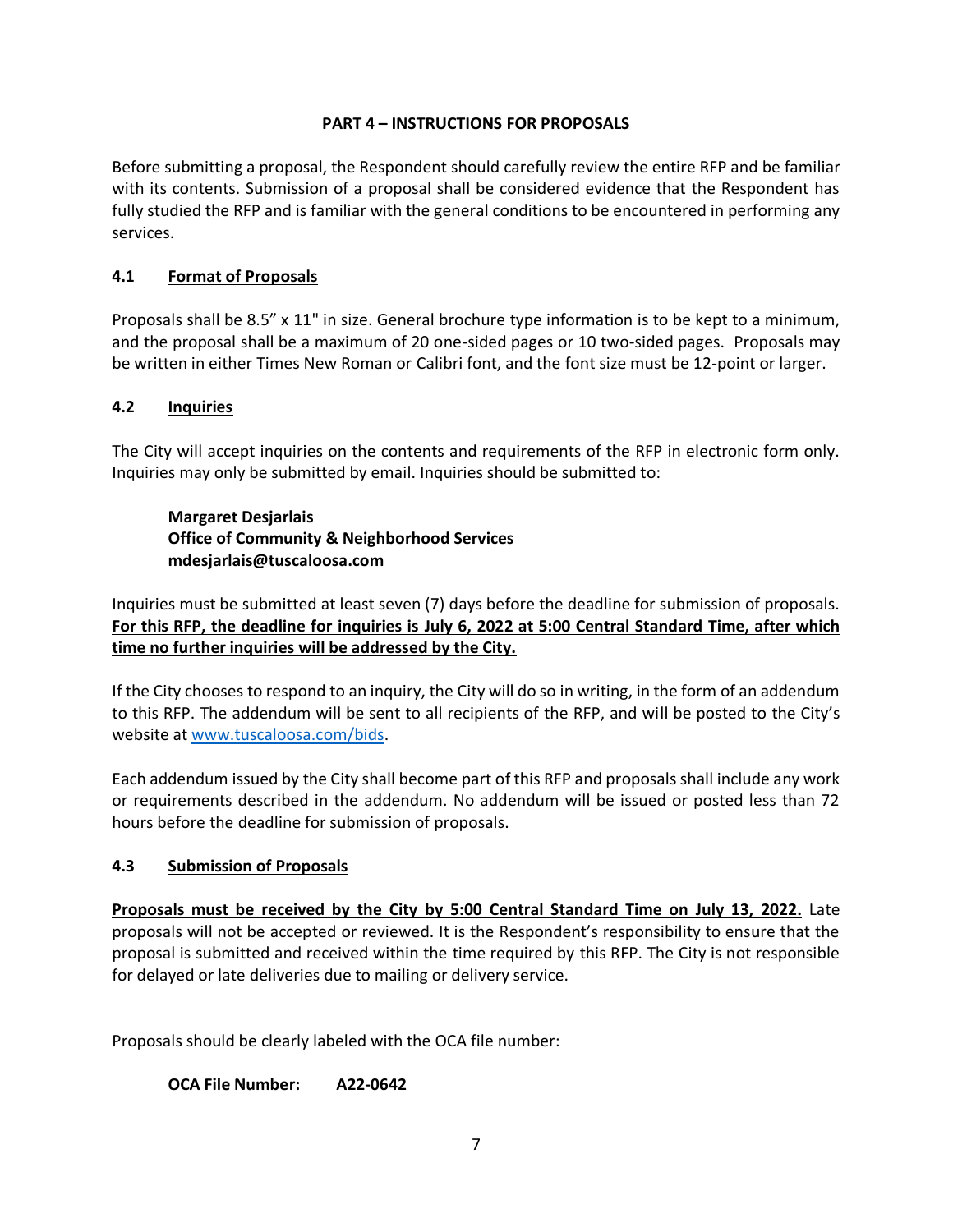Respondents must submit proposals electronically. Electronic submissions should be made in Portable Document Format (PDF) file format, and should be sent to via email to:

#### **Oto Tuamokumo Office of the City Attorney otuamokumo@tuscaloosa.com**

The Respondent's email should reference the OCA file number listed above. The Respondent is responsible for obtaining confirmation that the City received the Respondent's proposal.

#### **4.4 Additional Items Related to Proposals**

#### **a. Proposal Rejection/Proposal Costs**

By issuing this RFP, the City does not commit to entering into a contract, to paying any costs incurred in the preparation of a proposal, or to procuring or contracting for services. The City reserves the right to cancel this RFP in whole or in part, to reject any and/or all proposals, to accept the proposal it considers the most favorable to the City's interests in its sole discretion, and to waive irregularities or informalities in any proposal or in the proposal procedures. The City reserves the right to reject all proposals and issue a new RFP, at its sole discretion. All proposals and other materials submitted in response to this RFP will become property of the City.

## **b. Contract and Insurance Requirements**

The City has standard contract and insurance requirements for professional services contracts, and is unable to make substantial changes to the requirements for the contract to be used for this project. The laws of the State of Alabama shall govern the contract executed between the successful Consultant and the City, as well as any interpretations or constructions thereof. Further, the place of performance and transaction of business shall be deemed to be in the City of Tuscaloosa, Alabama, and in the event of litigation, the exclusive venue and place of jurisdiction shall be in the Tuscaloosa County, Alabama.

## **c. Requests for Additional Information**

The City reserves the right to request additional information to clarify the proposals.

## **4.05 Public Records**

Each Respondent is hereby informed that, upon submission of its proposal to the City in response to this RFP, the proposal becomes the property of the City.

Unless otherwise compelled by a court order, the City will not disclose any proposal while the City conducts its deliberative process in accordance with the procedures identified in this RFP. However, after the City either awards an agreement to a successful Consultant, or the City rejects all proposals, the City shall consider each proposal subject to the public disclosure requirements of the Alabama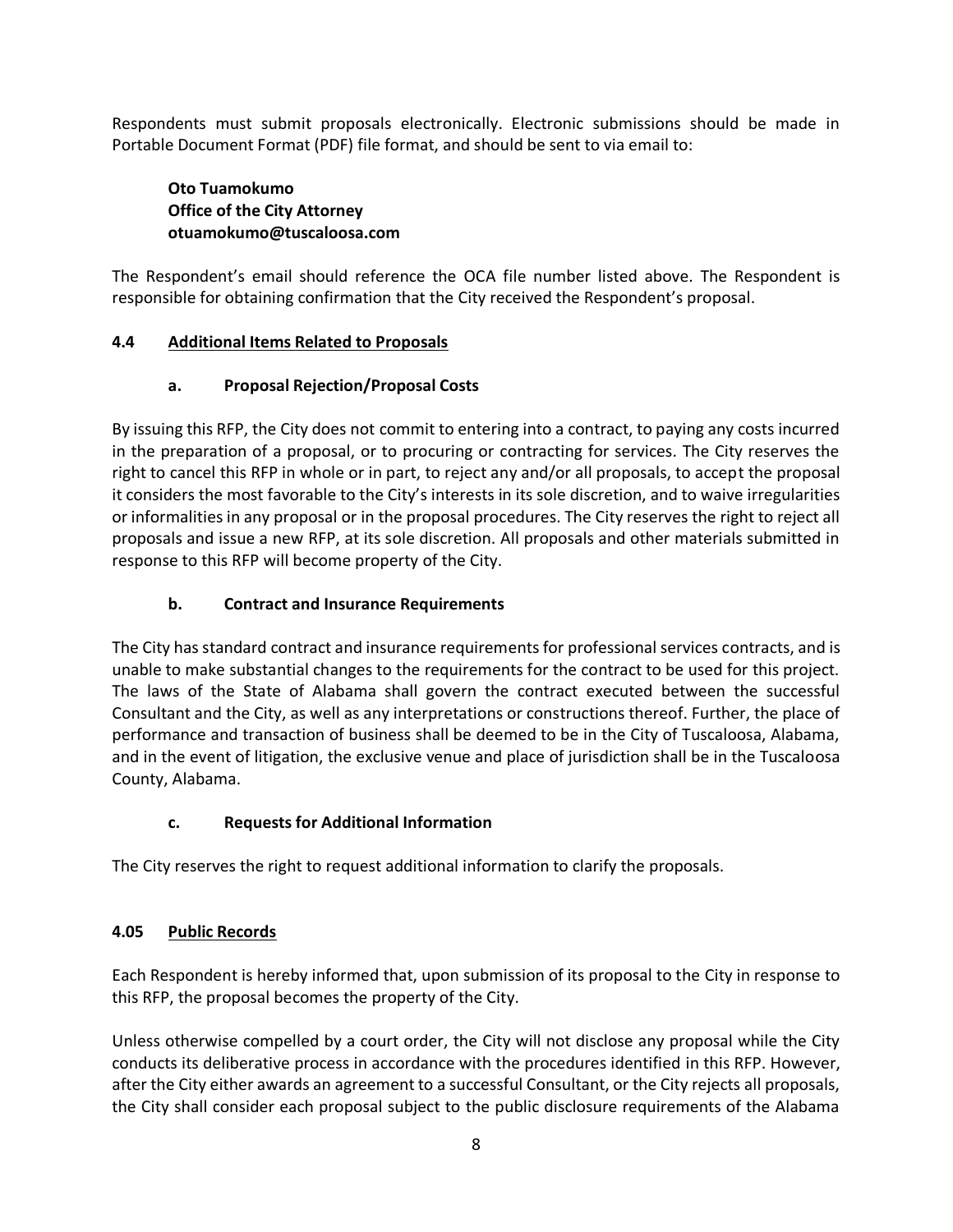Open Records Act (Ala. Code § 36-12-40) and Tuscaloosa City Code § 2-4, unless there is a legal exception to public disclosure.

If a Respondent believes that any portion of its proposal is subject to a legal exception to public disclosure, the Respondent shall: (1) clearly mark the relevant portions of its proposal "Confidential"; (2) upon request from the City, identify the legal basis for exception from disclosure under the Open Records Act; and (3) defend, indemnify, and hold harmless the City regarding any claim by any third party for the public disclosure of the "Confidential" portion of the qualifications submittal.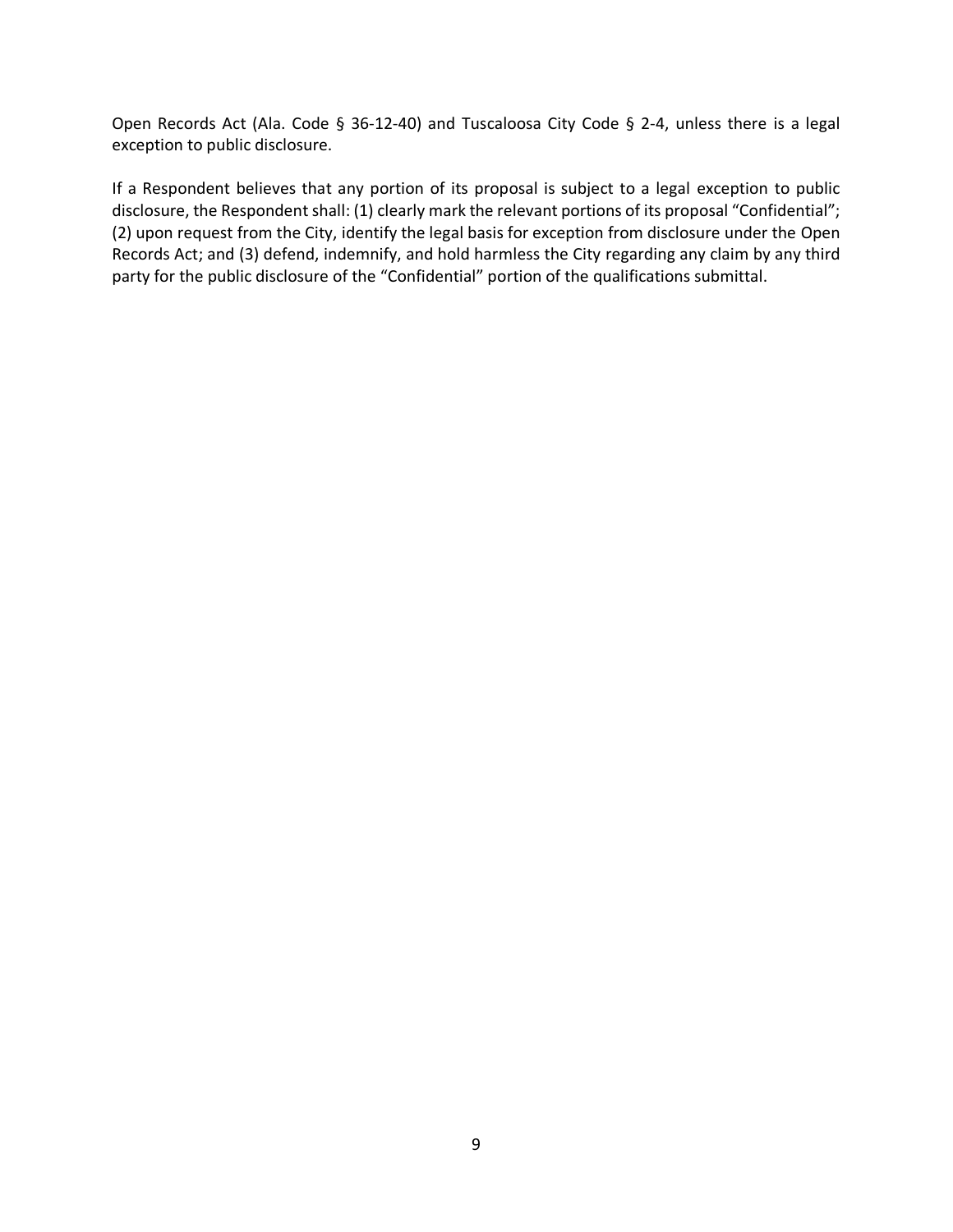#### **PART 5 – SELECTION PROCEDURE**

The City will use a Selection Committee of qualified City employees for the evaluation of proposals. This is a qualifications-based procurement for professional services, in which the qualifications of the responding Consultants will be reviewed and evaluated, and the most qualified firm will be selected, subject to negotiation of fair and reasonable compensation.

The Selection Committee will review the proposals submitted in response to this RFP, and rate the proposals based on the following grading system, which includes both numerical and pass/fail criteria:

| <b>Numerically-Scored Criteria</b>           | <b>Max. Points</b> |
|----------------------------------------------|--------------------|
| Firm Experience                              | 10                 |
| Project Understanding and Approach           | <b>20</b>          |
| <b>Project Team</b>                          | 5                  |
| <b>Quality Assurance and Quality Control</b> | 10 <sup>°</sup>    |
| Minority- or Woman-Owned Business            | 5                  |
|                                              |                    |
| Pass/Fail Criteria                           |                    |
| Compliance with RFP Instructions             | P/F                |
| Licensing and Professional Standing          | P/F                |
| <b>Conflicts of Interest</b>                 | P/F                |

The Selection Committee will eliminate from consideration any proposal which receives a "Fail" grade on any one or more of the pass/fail criteria for evaluation.

After review and evaluation of the proposals, the Selection Committee may select one or more Respondents for interviews. However, the Selection Committee is not required to conduct interviews. The Selection Committee may determine that interviews are not necessary for the selection process, and such decision is within the sole discretion of the Selection Committee.

When the Selection Committee concludes its work, it will make a recommendation to the City Council's Community Development Committee or Public Projects Committee, and request authority to begin negotiating an agreement, including final scope of work and fees for services, with the successful Respondent.

Upon approval by the Community Development or Projects Committee, City staff will begin contract negotiations with the successful Respondent. If the negotiations are unsuccessful, of if an agreement cannot be reached within a reasonable time, as determined by the City, then City staff will terminate negotiations the firm, and will request authority from the Projects Committee to begin negotiations with another Respondent. Any compensation discussed with one Respondent will not be disclosed or discussed with any other Respondent.

Upon the conclusion of negotiations, the successful Respondent will enter into an agreement with the City. The agreement shall not be in force until it is approved by the Tuscaloosa City Council, and